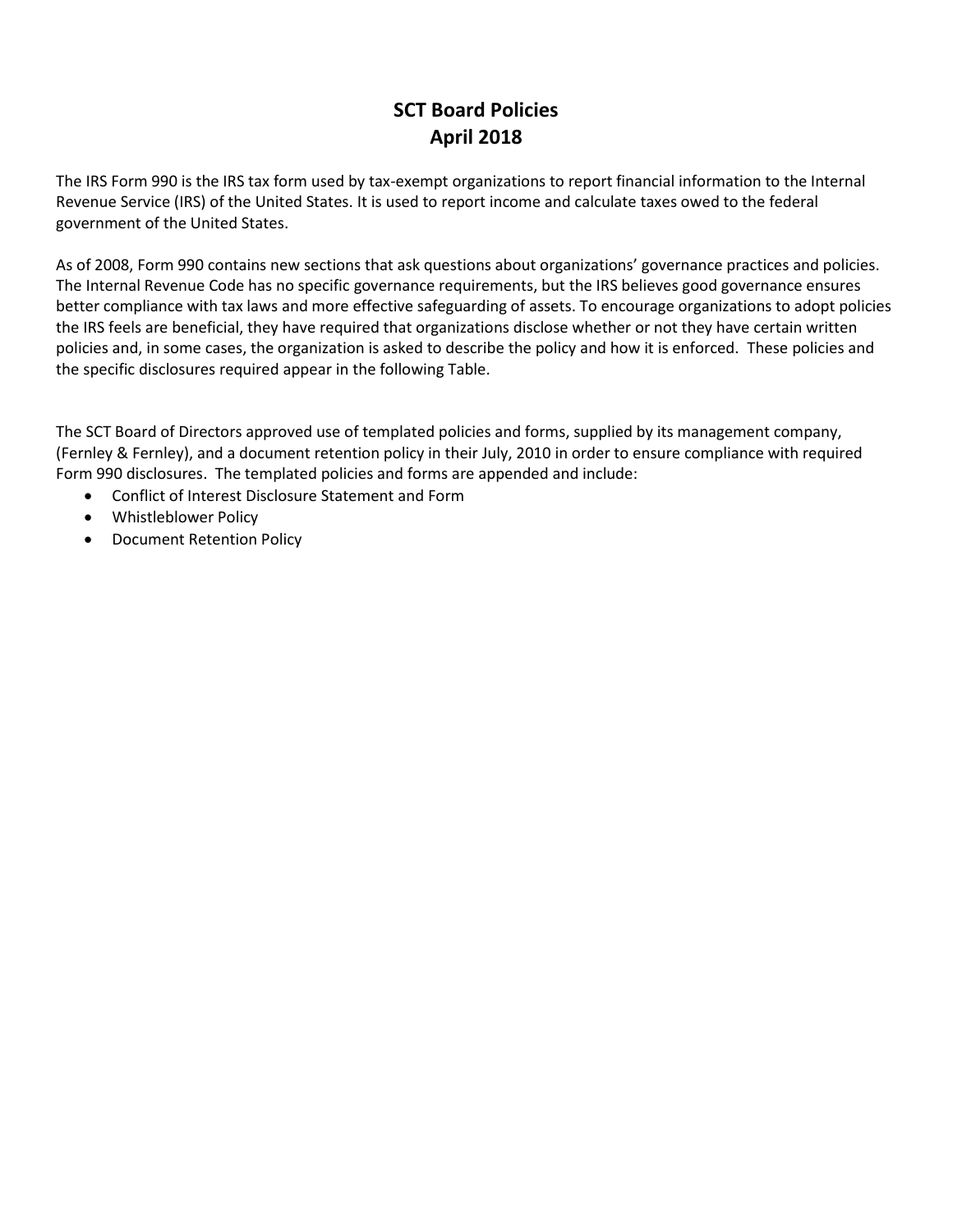| <b>IRS REVISED FORM 990</b>                                              |                                                                                                                                                                                                                                                                                                                                                                                           |                                                                                                                                                                                                                                                                                                                                                                                                                                                                                                                                                                                |  |
|--------------------------------------------------------------------------|-------------------------------------------------------------------------------------------------------------------------------------------------------------------------------------------------------------------------------------------------------------------------------------------------------------------------------------------------------------------------------------------|--------------------------------------------------------------------------------------------------------------------------------------------------------------------------------------------------------------------------------------------------------------------------------------------------------------------------------------------------------------------------------------------------------------------------------------------------------------------------------------------------------------------------------------------------------------------------------|--|
| <b>Summary of Key Disclosures and Recommended Policies and Practices</b> |                                                                                                                                                                                                                                                                                                                                                                                           |                                                                                                                                                                                                                                                                                                                                                                                                                                                                                                                                                                                |  |
| <b>Recommended</b><br><b>Policy</b>                                      | <b>Questions that IRS might ask</b><br>in reviewing the form 990                                                                                                                                                                                                                                                                                                                          | <b>Background and Recommendation</b>                                                                                                                                                                                                                                                                                                                                                                                                                                                                                                                                           |  |
| <b>Conflict of Interest</b><br><b>Policy</b>                             | "Does the organization have a<br>written conflict of interest<br>policy?"<br>"Are officers, directors or<br>trustees, and key employees<br>required to disclose annually<br>interests that could give rise to<br>conflicts?<br>"Does the organization regularly<br>and consistently monitor and<br>enforce compliance with the<br>policy?"<br>(Part VI Section B, Ques. 12a, b,<br>and c) | A "conflict of interest" arises when a person in a position of<br>authority over an organization, such as an officer, director,<br>or manager, may benefit financially from a decision he or<br>she could make in such capacity, including indirect<br>benefits such as to family members or businesses with<br>which the person is closely associated.<br>It is recommended that not for profit organizations have<br>board members and officers sign the conflict of interest<br>policy and a statement indicating interests that could give<br>rise to conflicts each year. |  |
| <b>Whistleblower</b><br><b>Policy</b>                                    | "Does the organization have a<br>written whistleblower policy?"<br>(Part VI, Section B, Question<br>13)                                                                                                                                                                                                                                                                                   | A whistleblower policy asks volunteers to come forward<br>with credible information of illegal practices/violations of<br>association policies; assures non-retaliation; identifies to<br>whom information can be reported.<br>The organization is not required to utilize a whistleblower<br>hotline or other third-party service. They can simply<br>provide a written process for employees or other<br>stakeholders to voice concerns.                                                                                                                                     |  |
| <b>Record Retention</b><br><b>Policy</b>                                 | "Does the organization have a<br>written document retention and<br>destruction policy?" (Part VI,<br>Section B, Question 14)                                                                                                                                                                                                                                                              | A document retention and destruction policy identifies the<br>record retention responsibilities of staff, volunteers, board<br>members, and outsiders for maintaining and documenting<br>the storage and destruction of the organization's<br>documents and records. As long as the AMC has a policy<br>that covers the association's records, the association can<br>answer "yes" to this question.                                                                                                                                                                           |  |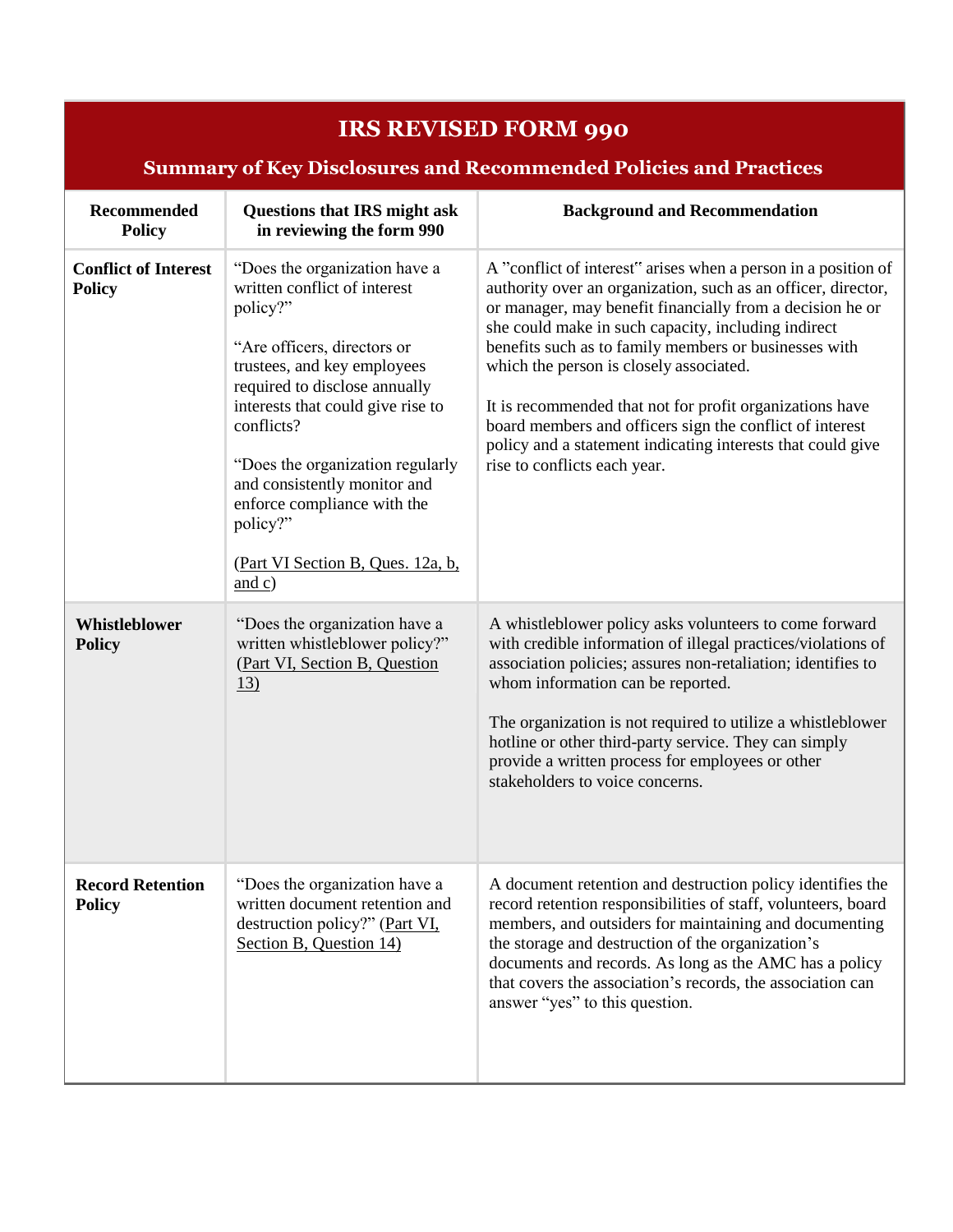

### **Conflict of Interest Policy**

#### **I. Introduction**

This Conflict of Interest Policy ("the Policy") governs conflicts of interest involving (i) members of the Board of Directors and committees empowered to act on behalf of the Board of Directors of the Society for Clinical Trials ("the Society"), and (ii) senior staff of the Society (collectively, "Interested Persons").

The purpose of the Policy is to protect the Society's interests when it is contemplating entering into a transaction or arrangement that might benefit a private interest of an Interested Person. The Policy is intended to supplement but not replace any applicable state and federal laws governing conflicts of interest applicable to the Society.

#### **II. Definition of a "Conflict of Interest"**

A conflict of interest exists when an Interested Person has a direct or indirect (through business, investment or family) financial or other interest in a matter that might influence, or that might be perceived to influence, the judgment or actions of the Interested Person while serving the Society. Conflicts of interest may arise under numerous scenarios, including but not limited to the following:

- **A.** An Interested Person receiving or being considered to receive, directly or indirectly, compensation (e.g. consulting fees, speaking or writing honoraria, etc.) from, or having an actual or potential ownership or investment interest in, an entity offering or proposing to offer products or services to the Society;
- **B.** An Interested Person doing business or having a relationship with any entity doing business or wishing to do business with the Society; and
- **C.** An Interested Person also serving as an officer or director of another nonprofit organization in the general areas of interest to the Society.

Being employed by or having any other interest in an entity that (i) purchases exhibit space or sponsorships at any Society conference or (ii) purchases advertising or other commonly available services from the Society in the normal course of business does not constitute interest under this Policy.

#### **III. Disclosure**

Interested Persons must disclose all conflicts of interest as defined in Section II, above, including those that *might* influence or be *perceived* to influence the actions or decisions of the Interested Person. Therefore, even if one believes that the relationship or other circumstance will not affect one's judgment or conduct, if it could do so or could reasonably be perceived as having the potential for improper influence, then it must be disclosed. This duty of disclosure extends to bids on or proposal for work solicited by or offered to the Society. Each Interested Person shall complete a Conflict of Interest Disclosure Form annually; such annual disclosures shall be supplemented by additional written disclosures as required by this Policy. Disclosures of potential conflicts of interest by Society volunteers and the Executive Director of the Society shall be made immediately to the Executive Director of the Society, who shall consult with the Executive Committee on the matter, if necessary and appropriate. All Interested Persons shall bring to the attention of the Society any actual or perceived conflict of interest involving any other Interested Person.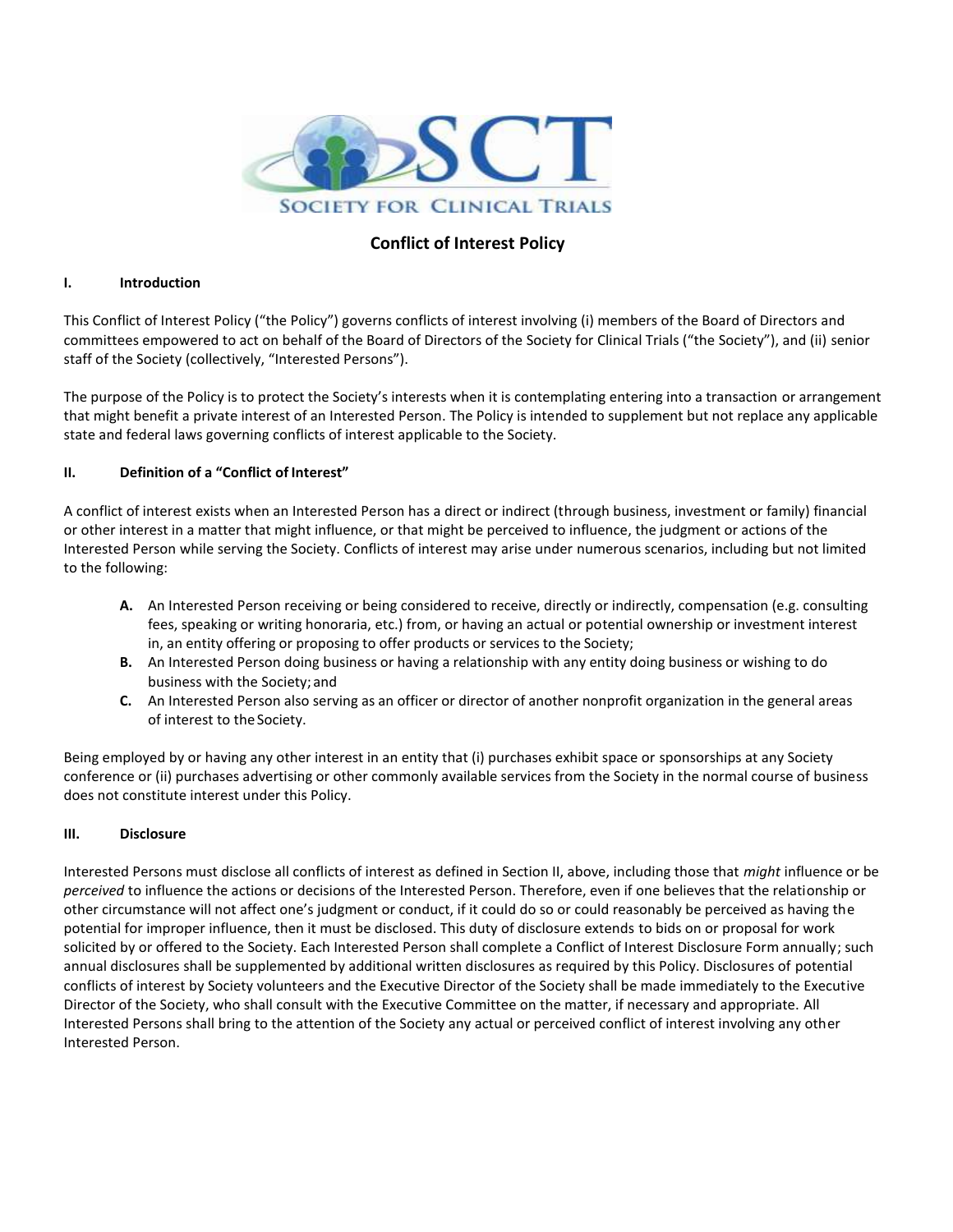#### **IV. Procedure upon a Disclosure**

Upon making a disclosure of a possible conflict of interest, the Interested Person must make all requested information available to the Society's Executive Committee or the Executive Director, as applicable. Possible actions that may be taken by the body or person reviewing the conflict of interest include, but are not limited to:

- Prohibiting consideration of a proposal for providing products or services;
- Permitting consideration of a proposal for providing products or services, but only as one of several completing proposals;
- Determining, after exercising due diligence, whether the proposal related to the Interested Person is the most advantageous transaction or arrangement for the Society and, if so, whether it is fair and reasonable and in the best interest of the Society;
- Requesting all necessary actions to eliminate the conflict ofinterest,
- Determining that the Interested Person may not participate in discussion or determination of the matter to which the conflict of interest relates, and
- Requesting the resignation of the Interested Person from the position with theSociety.

#### **A. Disclosure to the Society's Executive Committee**

Upon receiving a disclosure of a possible conflict of interest concerning a Society volunteer leader or the Executive Director, the Society's Executive Committee shall consider appropriate action and decide whether a hearing is warranted. If a hearing is warranted, the Executive Committee shall provide for the due process rights of the Interested Person. If a vote is taken and the Interested Person is a member of the Executive Committee, that person must recuse and absent himself or herself from the vote. The Executive Committee may decide that the full Board of Directors should take action on the conflict. In addition, the Interested Person may appeal the action of the Executive Committee to the Board of Directors.

#### **B. Disclosure to the Society's ExecutiveDirector**

Upon receiving a disclosure of a possible conflict of interest concerning a senior staff member, the Executive Director shall consider appropriate action, which may include referral of the matter to the Executive Committee. Actions taken concerning Society staff members shall be final.

#### **V. Confidentiality**

Except to the extent that disclosure to members of the Executive Committee, the Board of Directors and the Executive Director is found to be necessary, all persons receiving a communication from a member or staff member pursuant to this Policy shall maintain the confidentiality of the contents of the disclosure, as well as any conclusions made as to whether there is a conflict of interest.

#### **VI. Violations of This Policy**

If the Executive Director, the Executive Committee or the Board of Directors has reasonable cause to believe that an Interested Person has failed to make a disclosure required by this Policy, the Interested Person shall be informed of the basis for such belief and shall be afforded an opportunity to explain the alleged failure to disclose. If, after hearing the Interested Person's response and making further investigation warranted by the circumstances, the Executive Director, Executive Committee or Board of Directors determines that the Interested Person has failed to disclose an actual or potential conflict of interest, appropriate disciplinary and corrective action, up to and including removal from Society office or staff position and expulsion from the Society, shall be taken.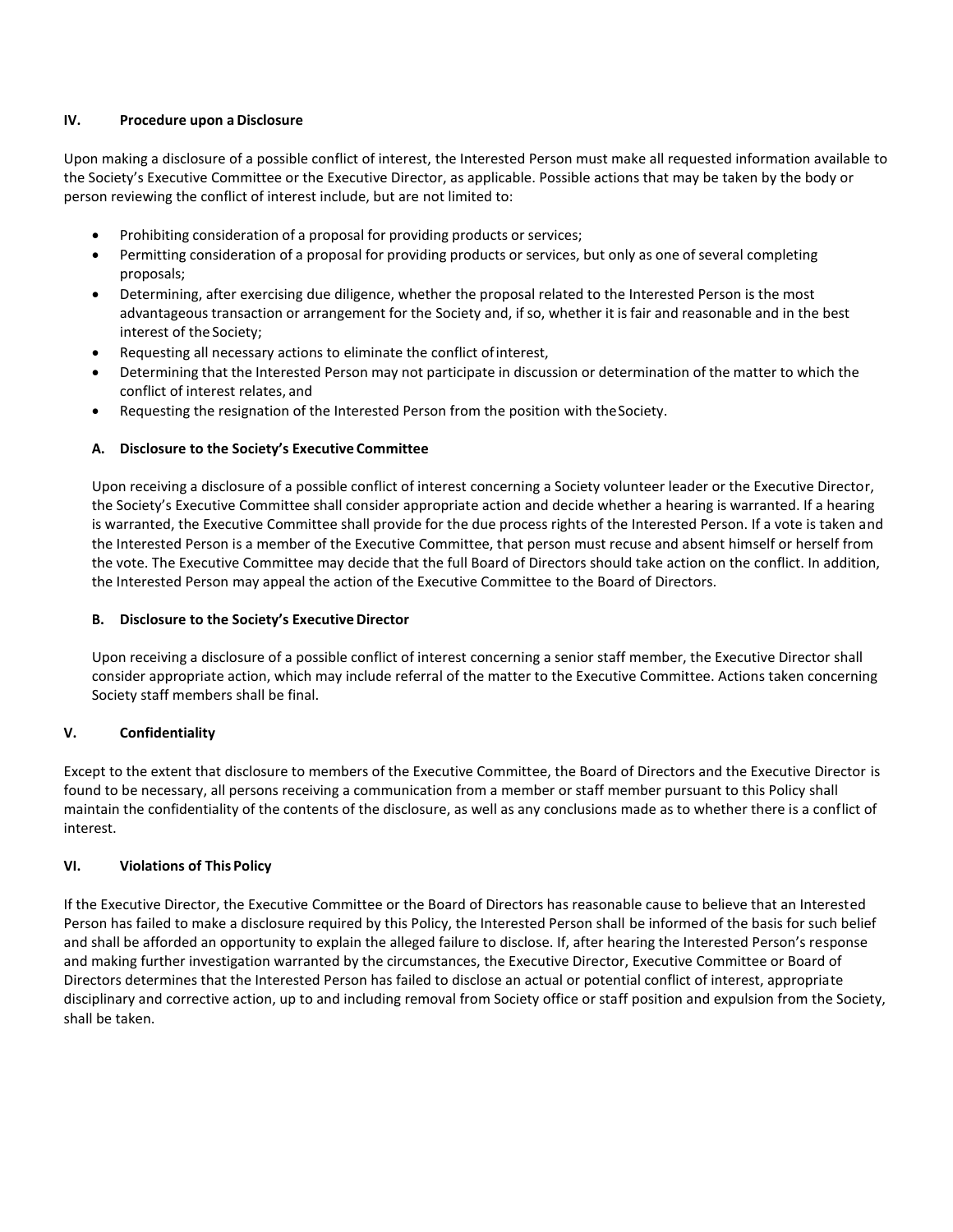#### **VII. Records of Proceedings**

Minutes of meetings of the Executive Committee and Board of Directors at which matters involving an actual or alleged conflict of interest under this Policy were discussed shall contain:

- **1.** The names of the persons who disclosed or otherwise were found to have a financial interest in connection with an actual or possible conflict interest, the nature of the financial interest, any action taken to determine whether a conflict of interest was present, and the Committee or Board's decision as to whether a conflict of interest in fact existed, and
- 2. The names of the persons who were present for discussions and votes relating to the transaction or arrangement, the matters discussed, including any alternatives to the proposed transaction or arrangement, and a record of any votes taken in connection there with.

#### **VII. Compensation Committees**

A voting member of any committee (or the Board of Directors), the jurisdiction of which includes compensation matters, who receives compensation from the Society for services, directly or indirectly, is precluded from voting on matters pertaining to that compensation.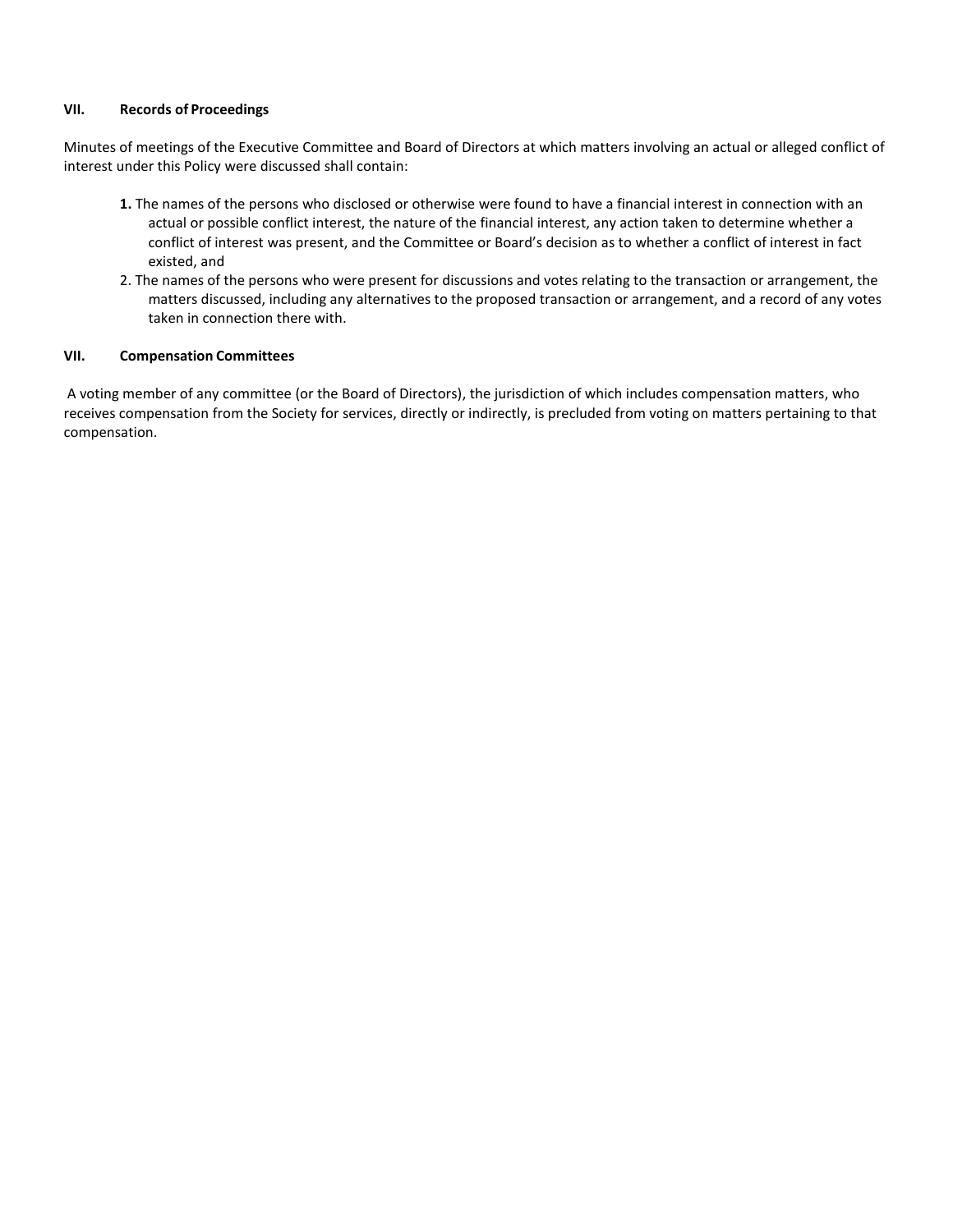

#### **Society for Clinical Trials CONFLICT OF INTEREST DISCLOSURE STATEMENT AND FORM**

I, the undersigned, acknowledge that, in carrying out my duties as an Interested Person under the Conflict of Interest Policy ("the Policy") adopted by the Board of Directors of the Society, I am charged with a duty of loyalty to the Society. I acknowledge my responsibility to act in course of my duties as an Interested Person solely in the best interest of the Society, without consideration of the interests of any other person or organization, and to refrain from taking part in any transaction in violation of the Policy.

Pursuant to the Policy, I shall disclose to the appropriate person any potential conflict of interest I may have from time to time, including the identification of (a) the actual or potential receipt, by me or a member of my immediate family, of compensation from any organization offering or proposing to offer products or services to the Society; (b) any actual or potential ownership, investment or other beneficial interest held by me and/or by a member of my immediate family in any organization offering or proposing to offer products or services to the Society; (c) any other relationship between me or a member of my immediate family and any organization offering or proposing to offer products or services to the Society; or (d) my service as an officer or director of another nonprofit organization in the general areas of interest to the Society. I shall also disclose to the appropriate person any transaction with the Society which would result in any benefit to me, my immediate family, or any organization in which I have a financial or other beneficial interest or involvement, and I shall refrain from participation in any action on such matters, except to the extent permitted by the Conflict of Interest Policy.

**I.** The following organizations, which compensate or desire to compensate me or a member of my immediate family, offer or propose to offer products or services to the Society:

| А. | $-$<br>Name.<br>. |  |
|----|-------------------|--|
|    |                   |  |

B. Name:

**II.** I have, or a member of my immediate family has, an actual or potential ownership, investment or other interest or involvement in the following organizations, which organizations offer or propose to offer products or services to the Society:

| Α. | Name:                    |
|----|--------------------------|
|    | Interest or Involvement: |
| В. | Name:                    |

Interest orInvolvement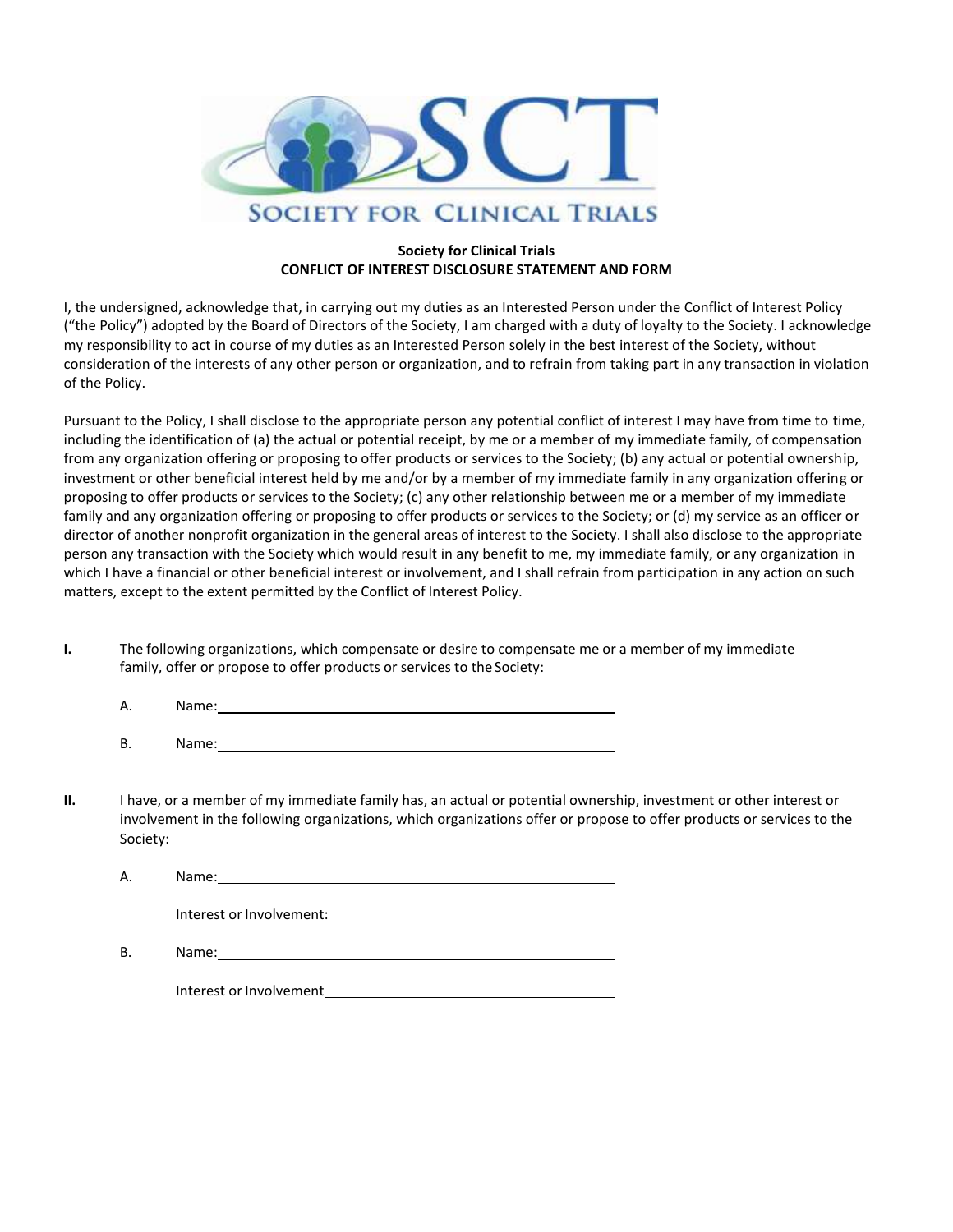| Ш. | I have an interest in the following potential transactions involving the Society: |  |  |
|----|-----------------------------------------------------------------------------------|--|--|
|    |                                                                                   |  |  |

| А. | Name:                    |
|----|--------------------------|
|    | Interest or Involvement: |
| B. | Name:                    |

| Interest or Involvement |  |
|-------------------------|--|
|                         |  |

**IV.** I serve as an officer or director of the following organization, which organizations are engaged in business in the general area of interest to the Society:

A. Name: 1990 Name: 1990 Name: 1990 Name: 1990 Name: 1990 Name: 1990 Name: 1990 Name: 1990 Name: 1990 Name: 1990 Name: 1990 Name: 1990 Name: 1990 Name: 1990 Name: 1990 Name: 1990 Name: 1990 Name: 1990 Name: 1990 Name: 1990

Interest orInvolvement:

B. Name:

Interest orInvolvement

Upon submission of this Disclosure Statement and From, I will have disclosed to the best of my knowledge any potential conflict within the scope of the Policy. I assume the duty of promptly submitting a further Disclosure Statement and Form in the event of any changes in or additions to the information disclosed herein.

Date: (Signature)

(Type or print name)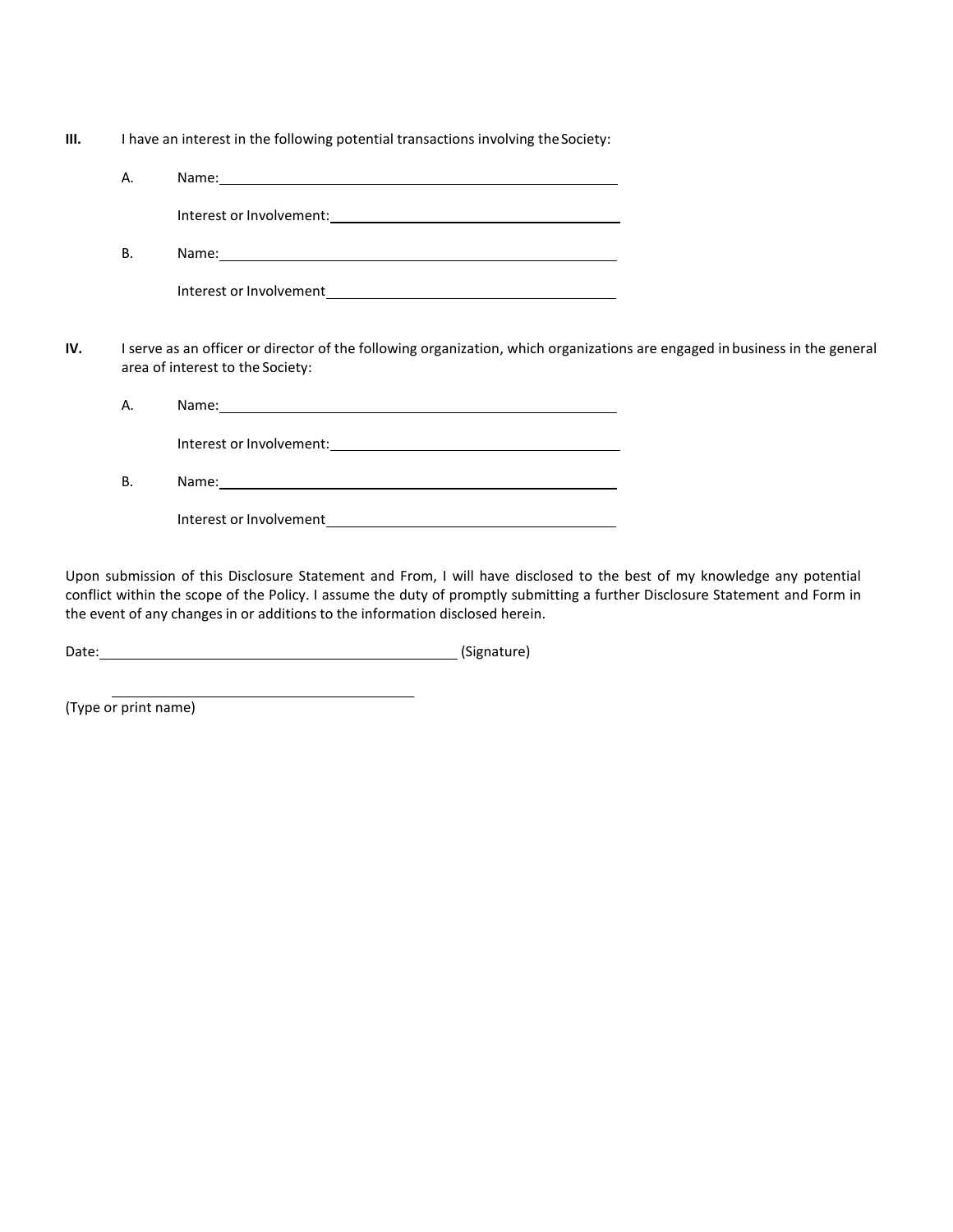

Whistleblower Policy

This Whistleblower Policy of **ASSOCIATION**: (1) encourages staff and volunteers to come forward with credible information on illegal practices or serious violations of adopted policies of the Organization; (2) specifies that the Organization will protect the person from retaliation; and (3) identifies where such information can be reported.

1. **Encouragement of reporting**. The Organization encourages complaints, reports or inquiries about illegal practices or serious violations of the Organization's policies, including illegal or improper conduct by the Organization itself, by its leadership, or by others on its behalf. Appropriate subjects to raise under this policy would include financial improprieties, accounting or audit matters, ethical violations, or other similar illegal or improper practices or policies. Other subjects on which the Organization has existing complaint mechanisms should be addressed under those mechanisms, such as raising matters of alleged discrimination or harassment via the Organization's Executive Committee, unless those channels are themselves implicated in the wrongdoing. This policy is not intended to provide a means of appeal from outcomes in those other mechanisms.

2. **Protection from retaliation**. The Organization prohibits retaliation by or on behalf of the Organization against staff or volunteers for making good faith complaints, reports or inquiries under this policy or for participating in a review or investigation under this policy. This protection extends to those whose allegations are made in good faith but prove to be mistaken. The Organization reserves the right to discipline persons who make bad faith, knowingly false, or vexatious complaints, reports or inquiries or who otherwise abuse thispolicy.

3. **Where to report**. Complaints, reports or inquiries may be made under this policy on a confidential or anonymous basis. They should describe in detail the specific facts demonstrating the bases for the complaints, reports or inquiries. They should be directed to the Organization's chief employed executive or President of the Board of Directors; if both of those persons are implicated in the complaint, report or inquiry, it should be directed to the Immediate Past President. The organization will conduct a prompt, discreet, and objective review or investigation. Staff or volunteers must recognize that the Organization may be unable to fully evaluate a vagueor general complaint, report or inquiry that is madeanonymously.

Approved by SCT Board of Directors 1-09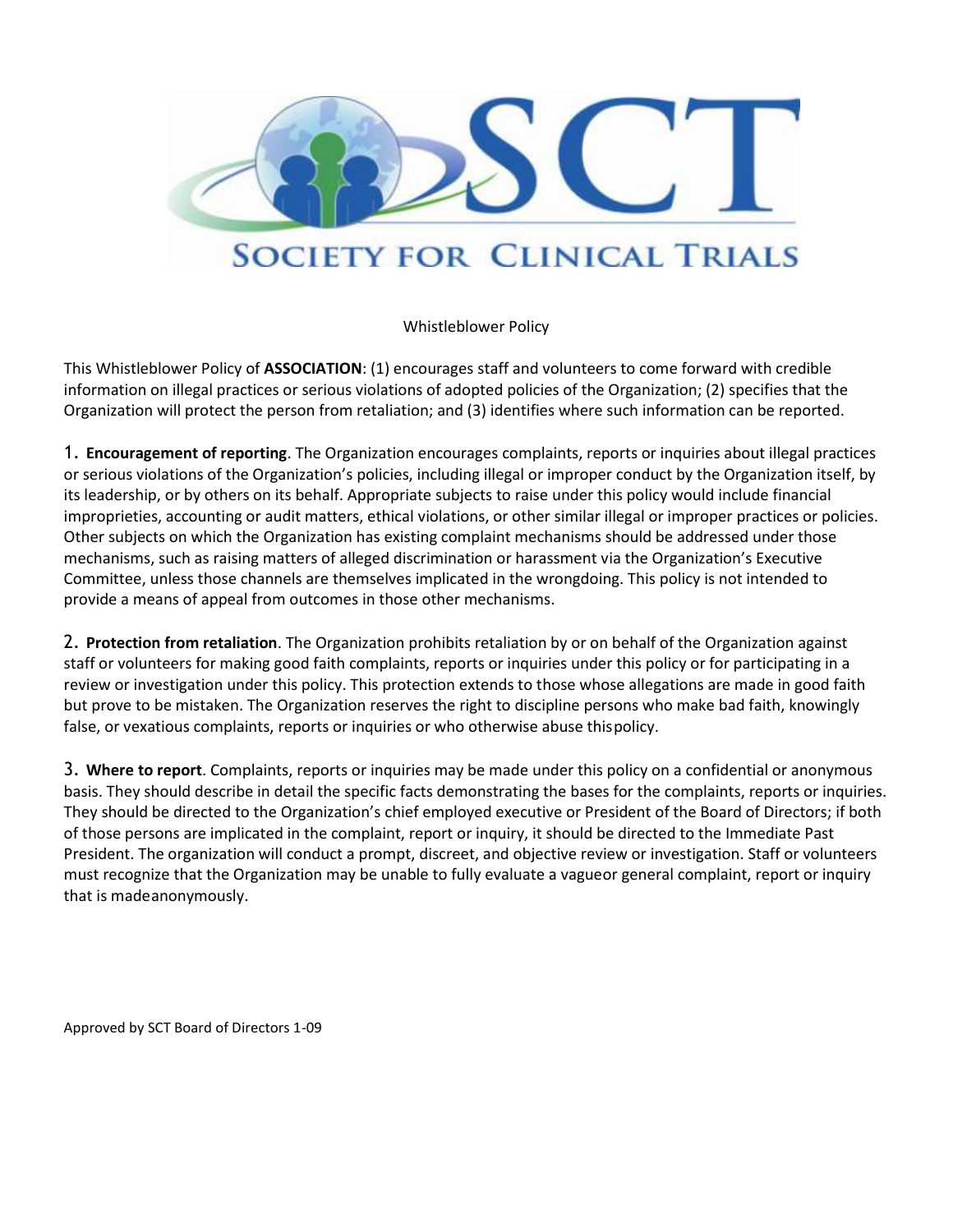

# **SOCIETY FOR CLINICAL TRIALS**

Document Retention Policy

| <b>Type of Document</b>                                                                    | <b>Retention Period</b>         | <b>Disposal</b><br><b>Method</b> |
|--------------------------------------------------------------------------------------------|---------------------------------|----------------------------------|
| 1. Accounting Records                                                                      |                                 |                                  |
| <b>Accounts Payable and Receivable</b>                                                     | Seven (7) years                 | Shred                            |
| <b>Audit Reports</b><br>$\bullet$                                                          | Indefinite                      |                                  |
| <b>Chart of Accounts</b><br>$\bullet$                                                      | Indefinite                      |                                  |
| <b>Depreciation Schedules</b><br>$\bullet$                                                 | Indefinite                      |                                  |
| <b>Expense Records</b><br>$\bullet$                                                        | Seven (7) years                 | Shred                            |
| <b>Annual Financial Records</b><br>$\bullet$                                               | Indefinite                      |                                  |
| <b>Fixed Asset Purchases</b><br>$\bullet$                                                  | Indefinite                      |                                  |
| <b>General Ledger</b><br>$\bullet$                                                         | Indefinite                      |                                  |
| <b>Inventory Records</b><br>$\bullet$                                                      | Seven (7) years                 | Shred                            |
| Loan Payment Schedule<br>$\bullet$                                                         | Seven (7) years                 | Shred                            |
| Purchase Orders (1 copy)<br>$\bullet$                                                      | Seven (7) years                 | Shred                            |
| Sales Records<br>$\bullet$                                                                 | Seven (7) years                 | Shred                            |
| <b>Tax Returns</b><br>$\bullet$                                                            | Indefinite                      |                                  |
| <b>Bank Reconciliations</b>                                                                | Two (2) Years                   | Shred                            |
| <b>Bank Statements</b><br>$\bullet$                                                        | Seven (7) years                 | Shred                            |
| <b>Cancelled or Substitute Checks</b><br>$\bullet$                                         | Seven (7) years                 | Shred                            |
| <b>Electronic Payment Records</b><br>$\bullet$                                             | Seven (7) years                 | Shred                            |
| 2. Articles of incorporation, deeds, title documents, bylaws<br>and related correspondence | Indefinite                      |                                  |
| 3. Business conditions reports (periodic)                                                  | Two (2) years                   | Shred                            |
| 4. Hotel contracts                                                                         | Two (2) years after the meeting | Shred                            |
| 5. Contracts with consultants and clients                                                  | Six years after completion      | Shred                            |